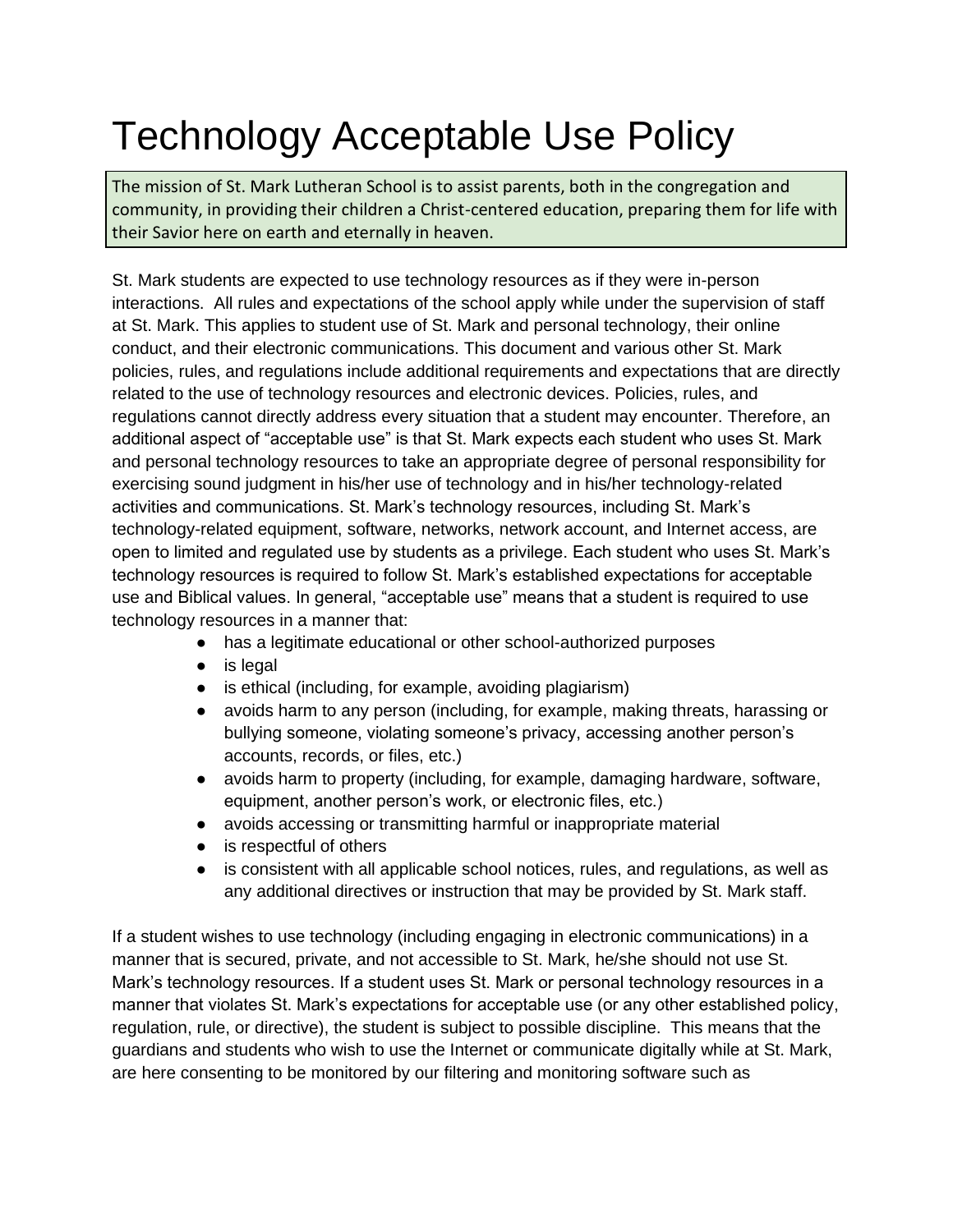GoGuardian and or firewall logs by using St. Mark provided devices and any that connect to the internet while on St. Mark provided by wired or wireless connections.

Examples of possible consequences for improper use of technology include the following:

- Suspension, restriction, or revocation of the privilege of use of St. Mark technology resources;
- The imposition of academic consequences for academic-related violations;
- Suspension and/or expulsion from school;
- and/or referral to law enforcement.

If a student has a question concerning any policy, notice, rule, regulation, or directive that relates to technology resources, or if a student encounters a situation in which they are uncertain about any expectation for acceptable use or about how to proceed, the student should contact a teacher or an administrator to obtain appropriate guidance.

# Technology/Mobile Device Student Agreement

## Introduction

St. Mark's Acceptable Use Policy aligns with the International Society for Technology in Education (ISTE) standards for students. For the latest ISTE standards, visit [www.iste.org.](http://www.iste.org/)

# Terms of Agreement for School Issued Devices

For purposes of this document, "mobile device" refers to any laptop or tablet. Examples include, but are not limited to, the Chromebook or iPad. Each piece of equipment is issued to a student as an educational resource. The conditions surrounding this equipment can be equated to those of a textbook or a school-issued calculator. St. Mark is the legal owner of the mobile device and its accessories. St. Mark reserves the right to take back the mobile device at any time.

Right of possession and use is conditioned upon successful completion of the St. Mark Digital Citizenship curriculum and compliance with the following:

- All Board policies & rules
- Classroom and school guidelines
- Local ordinances
- State statutes
- Federal laws
- Copyright laws and educational Fair Use policies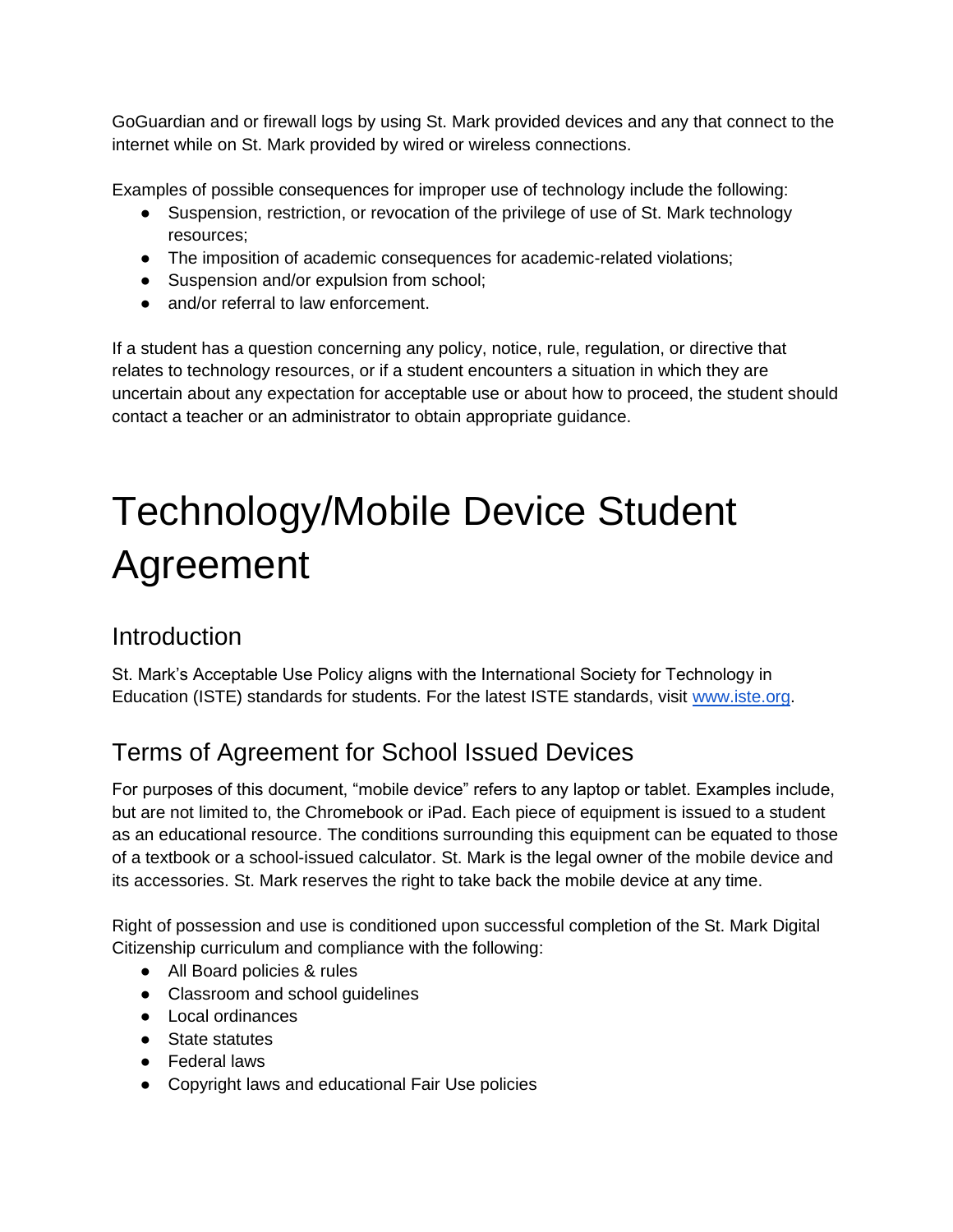Damage and/or violations may result in the loss of privilege, disciplinary action, and/or legal action for the student. Students are responsible for the mobile device at all times and will be required to pay for damaged, defaced, lost, or stolen mobile devices and protective cases due to negligence as determined by St. Mark staff. **A \$100 refundable deposit for damaged or lost devices will be collected at registration.** The remaining balance of repair or replacement costs will be assessed as the damage occurs or at the end of the student's use. Families concerned about these costs should consider scheduling the mobile device through their personal insurance plan. Costs are derived from the current fair market value. The right to use and possess the mobile device and all peripherals terminates no later than the last day of attendance. Failure to return the mobile device on or before this date to the school technology director may result in charges being sought against the student and/or family. Students are allowed access to electronic resources unless the school is notified in writing by the parents/guardians. When using the mobile device, all rules and guidelines are in effect before, during, and after school hours, for all St. Mark mobile devices. All files stored on the mobile device or the network are also the property of St. Mark and may be subject to review and monitoring.

#### Student Use of the Mobile Device

When using the mobile device, students need to act in an ethical and legal manner. All students need to demonstrate proper digital citizenship by recognizing and guarding their personal and private information. While on the Internet, students shall not share any personally identifying information. Some of the mobile devices are equipped with a camera, video recording, and audio recording capabilities. St. Mark retains the rights concerning any recording and/or publishing of any student or staff member's work or image. These digital media are for school use only. Students are expected to report any damage to their issued mobile devices as soon as possible. A student should contact his/her teacher immediately if he/she identifies or knows about a security problem, or if he/she comes across information, images, or messages that are inappropriate, dangerous, threatening, or make them feel uncomfortable.

### Personalization and Apps/Software on the Mobile Devices

All students will have access to a cloud-based drive on which to store data. All mobile devices may be re-imaged when they malfunction, or at any point during or after the school year. Reimaging removes all data on the mobile device. All content must be legally purchased when downloaded to the mobile device. Students should protect their mobile devices by digitally locking it.

#### School Provided—Required Apps

Required software/apps may be installed by St. Mark throughout the school year. In compliance with the Children's Internet Protection Act, students under the age of 13 may not create online accounts outside of those managed by St. Mark.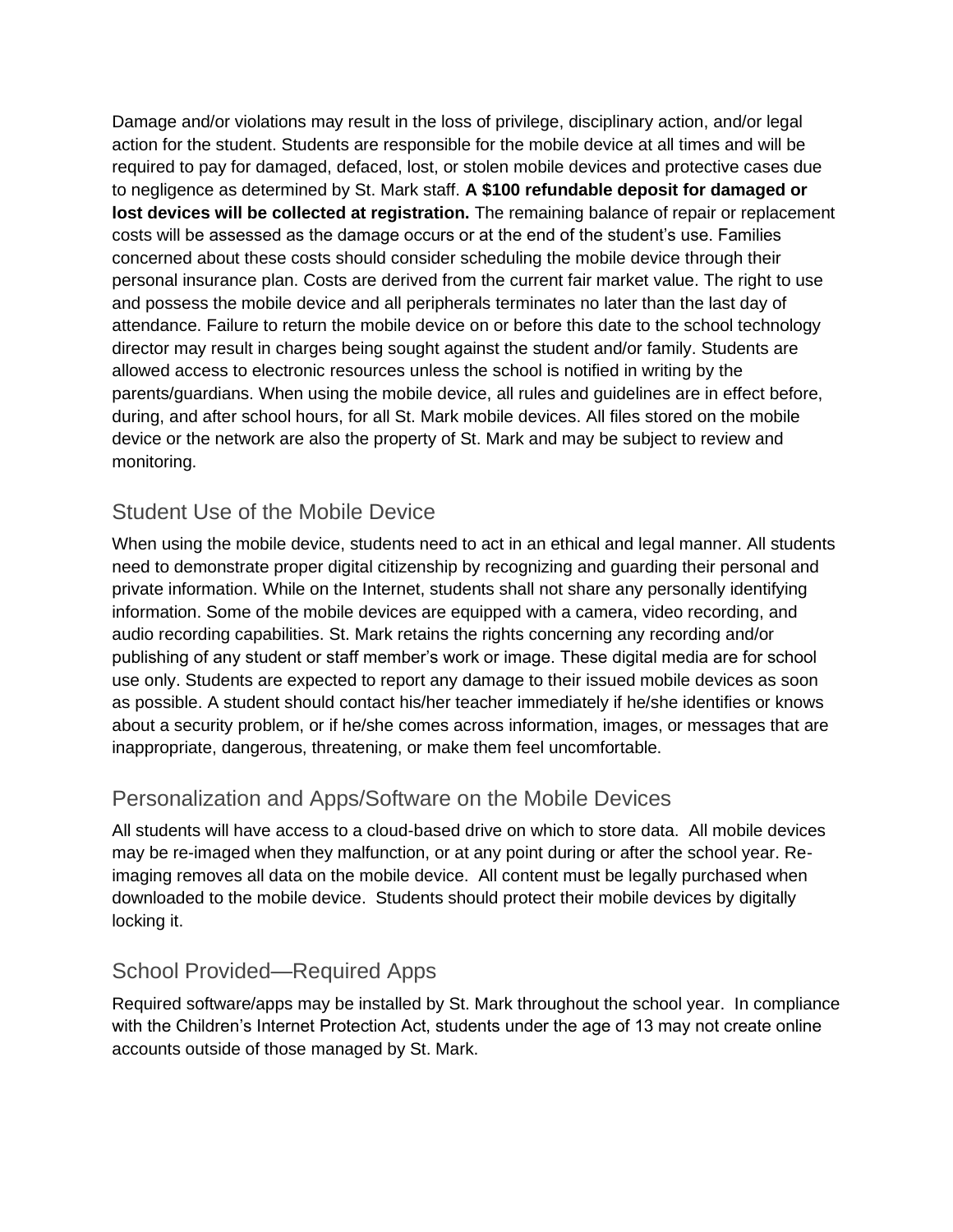# Care of Mobile Device

## General Information

Students are responsible for the general care of the mobile device. Mobile device repair/replacement will be done by the St. Mark Technology Department. Students may be issued a temporary mobile device, or other materials until the damaged/lost mobile device is working properly or replaced. Each mobile device has a unique identification number (internal and external). At no time should the numbers or labels be modified or removed.

### Battery and Charging

- Mobile devices come with ports for charging and other accessories.
- Care must be exercised when plugging and unplugging accessories.
- The mobile device is designed for daily use.
- Each user should monitor the battery status of the issued mobile device to ensure it is charged for classroom use.

#### Cases

- Some mobile devices come with a protective case. In those situations, leave the mobile device in its case at all times.
- Mobile device cases furnished by the school must be returned with only normal wear.
- To avoid replacement fees, no alterations (e.g. stickers, marks, etc.) should be made to the case.

#### Screen

- Cleaning The mobile device should only be cleaned with a soft, lint-free cloth. Electronic devices do not respond well to liquids.
- Scratching Avoid using any sharp objects on or near the mobile device.
- Cracking Handle the mobile device with care, avoiding drops, crashes, and placing under heavy objects.

### Storage and Carrying

- Never leave a mobile device unattended.
- Place the mobile device in a safe location when transporting it in a bag.
- Keep the mobile device away from food and drinks.
- Ensure the device is not stored in a hot vehicle or extremely cold temperatures.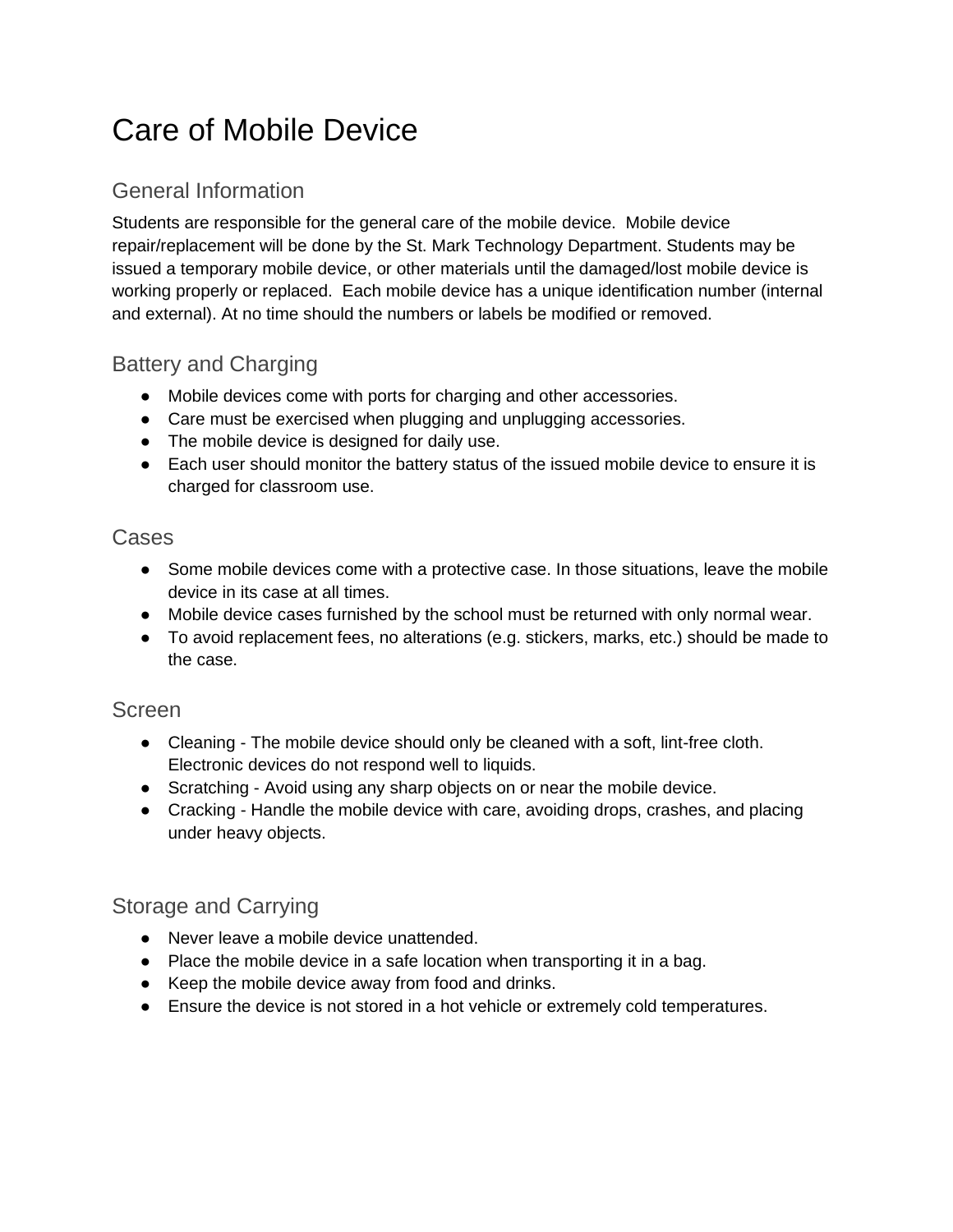# Student Parent Agreement

**THE LAW:** Students may access the Internet only when a teacher is in the classroom and acting in a supervisory role. We encourage teachers to use pre-selected sites to provide reliable and safe information for students to use, but it is also necessary for students to learn how to safely search using the engines and directories on the net. Teachers will be supervising that activity as it occurs. In accordance with the CIPA (Children's Internet Protection Act), we will do all we can to protect the child from obscenity, pornography, and materials harmful to minors. This is the categorization from the law itself. Note that these categories according to the CIPA refer only to pictures, not text. We would include the text as objectionable as well and it will be avoided, of course, in our setting.

**FILTERING:** We have installed a content filtering agent on the Internet material that comes into our server. These devices are not foolproof, and it is still important for teachers and parents alike to teach children to discern what is right and wrong with the material that surrounds us daily in this age of information.

**G SUITE FOR EDUCATION:** G Suite for Education is a set of education productivity tools from Google including Gmail, Calendar, Docs, Classroom, and more used by tens of millions of students and teachers around the world.

This means that students work in a closed environment controlled by the Google Administer (Mrs. Knickelbein). Students will have access to their accounts at home and at school since everything is done with Google is cloud-based. Students who access their accounts away from school will have the same restrictions on their accounts as if they were in school. By signing this AUP, I give permission for St Mark to create/maintain a G Suite for Education account for my child which will include Core Google Services and Additional Google Services. More information can be found at:

#### <https://support.google.com/a/answer/6356441>

**STUDENT EMAIL:** Secure email accounts are now assigned through Google Apps for Education. Students will have Gmail accounts (in grades 3-8) which are used only for school project purposes and permissions are controlled through the admin management. Any teacher can apply for his/her students to have accounts issued when needed for project work. They can be tightly monitored.

**CHAT ROOMS:** The use of chat rooms in school is strictly forbidden except in the case of a teacher-led project with the teacher as a participant or when used by students collaboratively in project work. This is rarely used in our setting.

**SCHOOL HARDWARE AND SOFTWARE:** Students are instructed in the careful and responsible use of all school hardware and software. Abuse of the same will result in the suspension of the use of materials for a time deemed appropriate by the teacher/technology coordinator, as well as cost to replace broken hardware or software in cases of abuse. If the equipment is abused during horseplay, students will be held accountable for replacement costs if needed. Software may not be brought to school and loaded onto any computer in the building.

Technology will be used in a way that treats other people in a God-pleasing manner. Therefore, the sending of threatening messages, or other inappropriate communication, such as using technology to bear false witness or spread rumors about someone, make inappropriate overtures toward another, or impersonating another person, is prohibited and will be dealt with as detailed in the discipline policy of